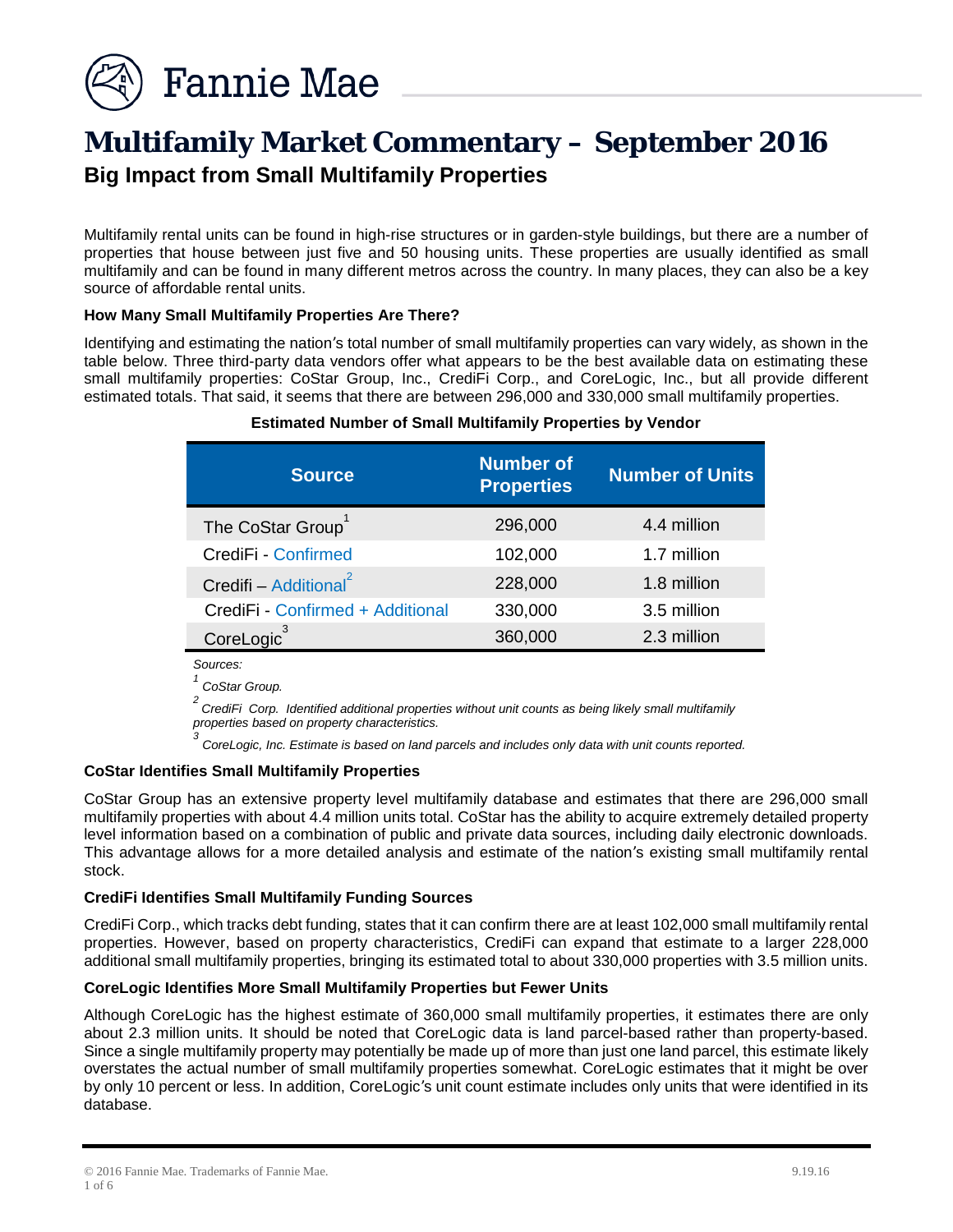

# **Small Multifamily Everywhere**

According to CoStar, small multifamily properties are highly concentrated, with the top 10 states containing almost three quarters of the stock - just under 215,000 properties, as of August 2016.

As shown on the map below, California and New York contain the most small multifamily properties. California leads with nearly 99,000 properties identified – that's about one-third of the entire nation's estimated small multifamily property stock. New York comes in a distant second with about 37,000 – about a 14 percent share. Illinois and Florida also have a significant number of multifamily properties, with about 14,000 each.

The vast majority of states have far fewer properties. Just nine states have between 5,000 and 10,000 properties. Another 16 states, along with the District of Columbia, have between 1,500 and 5,000 properties and the remaining 22 states have fewer than 1,500. Four states have fewer than 500 small multifamily properties: Montana, Delaware, Vermont, and Wyoming.



# **Estimated Number of Small Multifamily Properties by State**

## **Average Units Per Property Higher in Less Populous States**

While there are some exceptions, in general, the lower the population density, the higher average number of units per property. For instance, Montana, Wyoming, and South Dakota each have 19 or more units on average per small multifamily rental property. In fact, North Dakota had the highest average number of units per property with 24 on an estimated 600 properties.

While this trend may seem surprising at first, it makes sense. Small multifamily rental properties in these less populous states are usually found in the larger metropolitan areas and tend to be the predominant form of multifamily housing. There is also more, yet less expensive, land available in these metros than compared to many more expensive coastal metros, allowing for more units per property. By contrast, more densely-populated places, such as those in California or Florida, end up averaging just 13 or fewer units per small multifamily rental property.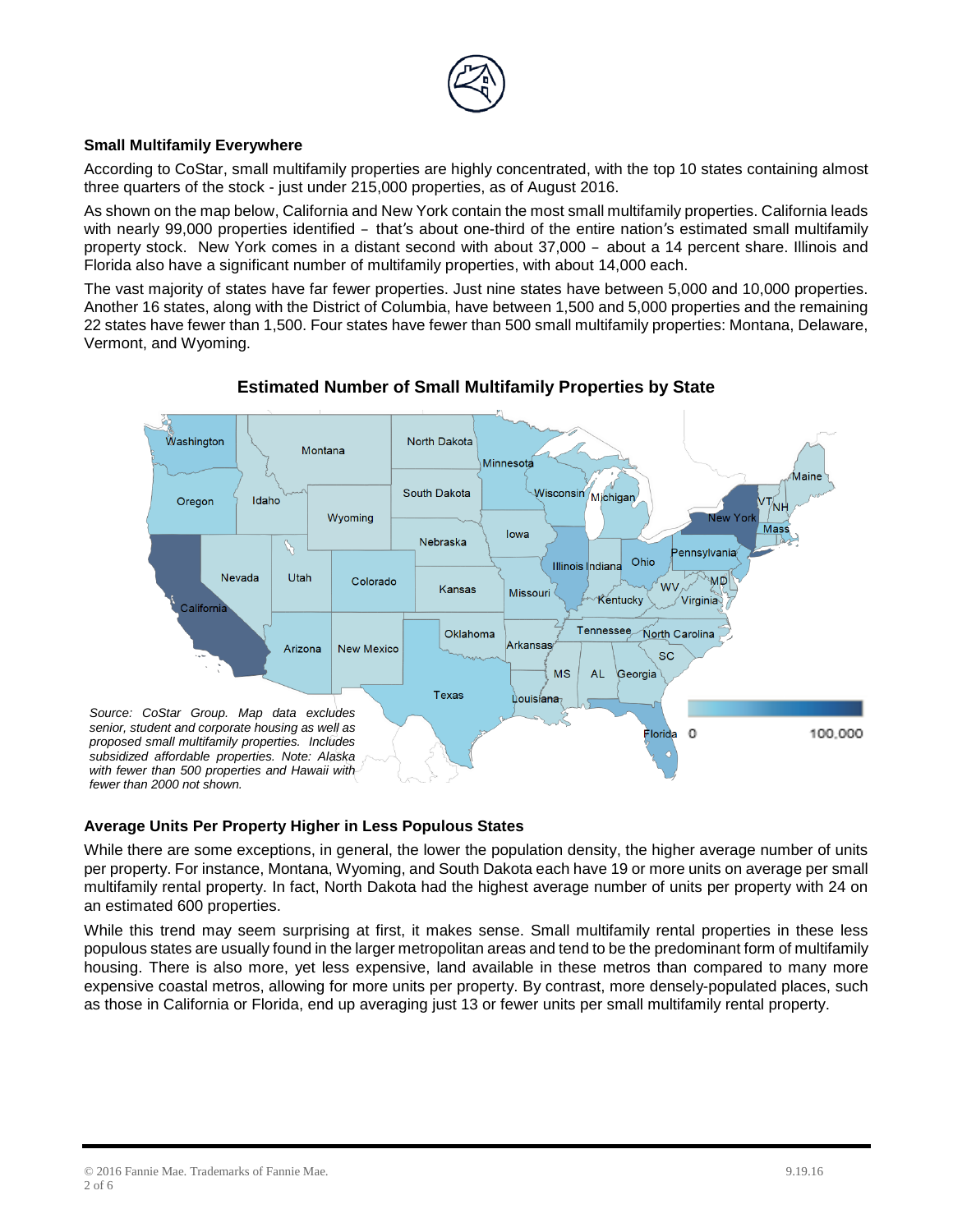

## **Top Metros Usual Suspects for Small Multifamily**

As might be expected from the state concentrations of small multifamily properties, the top five metros for small multifamily are largely located in California and New York, as shown in the table below. Los Angeles has the highest number of small multifamily properties by far with an estimated 51,100 properties resulting in a whopping 637,500 units – about one quarter of the total number units in small multifamily properties. New York City follows a distant second with 30,800 properties and 498,500 units.

The only metro in the top five outside of New York and California is Chicago with 12,800 properties and almost 175,000 units. Four out of the top five average only 12 units per property while New York City averages 16 units per property.

| <b>Metro Area</b>             | Number of Small<br><b>Multifamily Properties</b> | <b>Number of Units</b> | <b>Average Number of</b><br><b>Units per Property</b> |
|-------------------------------|--------------------------------------------------|------------------------|-------------------------------------------------------|
| Los Angeles                   | 51,100                                           | 637,500                | 12                                                    |
| New York City (five boroughs) | 30,800                                           | 498,500                | 16                                                    |
| San Francisco-Oakland         | 15,100                                           | 176,600                | 12                                                    |
| Chicago                       | 12,800                                           | 174,900                | 12                                                    |
| San Diego                     | 9,900                                            | 111,500                | 12                                                    |

## **Top Five Metros for Small Multifamily Properties – CoStar Estimates**

*Source: CoStar Group. Excludes senior, student and corporate housing as well as proposed small multifamily properties. Includes subsidized affordable properties.* 

#### **Small Multifamily Lending – Alive and Well**

Based on CrediFi's data for confirmed small multifamily rental properties, there were \$88 billion in loan originations on 11,970 loans in 2015 resulting in an average loan balance of \$7.3 million, as shown in the table below.

However, taking into account property characteristics to identify small multifamily properties where no units were listed, CrediFi estimates that there may have been an additional \$32 billion in loan originations on an additional 11,464 loans. In this case, the total origination volume in 2015 may have been as high as \$120 billion on an estimated 23,434 loans, bringing the average loan balance down to about \$5.1 million. Through June 2016, CrediFi estimates that there may have been as much as \$15.5 billion originated on 3,952 loans resulting in an average loan size of about \$3.9 million.

#### **Loan Volumes on Small Multifamily Properties January 2015 – June 2016**

| Source:                     | <b>Number of</b><br><b>Multifamily</b><br><b>Properties</b> | 2015<br><b>Number</b><br>of Loans | 2015<br><b>Original</b><br><b>UPB (\$B)</b> | 2015 Avg.<br><b>Loan Size</b><br>(SM) | <b>YTD 2016</b><br><b>Number of</b><br><b>Loans</b> | <b>YTD 2016</b><br><b>Original</b><br><b>UPB (\$B)</b> | <b>YTD 2016</b><br>Avg. Loan<br>Size (\$M) |
|-----------------------------|-------------------------------------------------------------|-----------------------------------|---------------------------------------------|---------------------------------------|-----------------------------------------------------|--------------------------------------------------------|--------------------------------------------|
| CrediFi<br>Confirmed 5-50   | 102.000                                                     | 11,970                            | \$88                                        | \$7.3                                 | 2,209                                               | \$13.1                                                 | \$5.9                                      |
| CrediFi 5-50<br>Likely 5-50 | 228,000                                                     | 11,464                            | \$32                                        | \$2.8                                 | 1,743                                               | \$2.4                                                  | 1.4                                        |
| Total                       | 330,000                                                     | 23,434                            | \$120                                       | 5.1                                   | 3,952                                               | \$15.5                                                 | 3.9                                        |

*Sources: CrediFi. Includes all types of financing including second liens. YTD = Year to date; Data through June 17, 2016*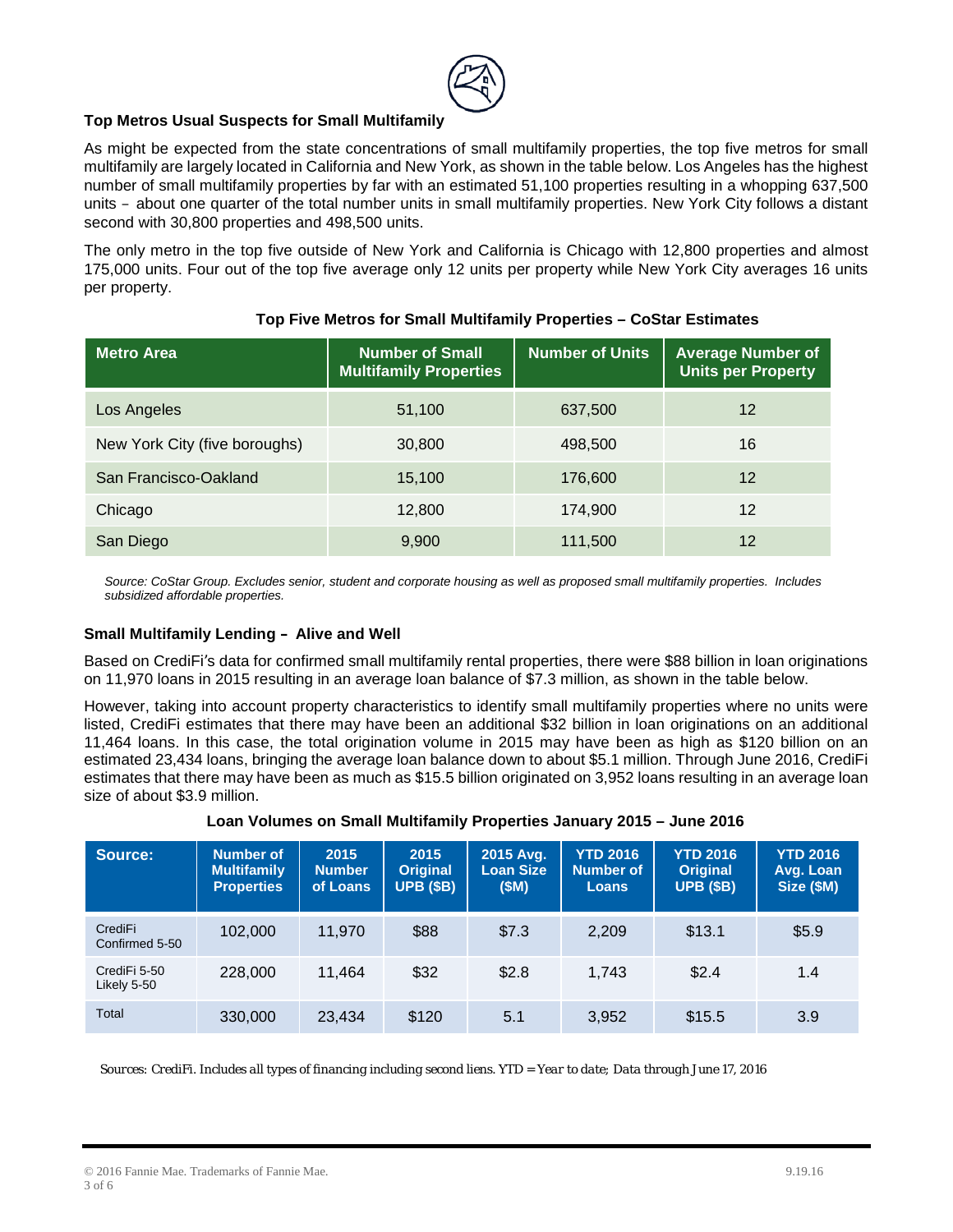## **Increased Sales of Small Multifamily Properties**

CoStar provides sales data and trends for small multifamily rental properties. As shown in the chart below, CoStar is reporting that sales of small multifamily properties have been climbing since 2009, with about \$24 billion in sales in 2015, the last full year of sales data available.

Interestingly, the percentage of sales volume financed with debt has remained relatively steady since 2011 with about half of all sales volume involving at least some amount of debt.



**Small Multifamily Rental Property Sales and Loan Origination Volume – CoStar Data** 

*Source: CoStar Group, based on sales of existing small multifamily properties, excludes refinancing activity and portfolio sales. Note: Excludes Corporate, Student and Senior housing, includes Subsidized Affordable*

## **Another Busy Transaction Year Expected in 2016**

According to CoStar, lenders financed an estimated \$12.3 billion on 5,800 loans backed by small multifamily rental properties through the end of August 2016, with an average loan balance of about \$2.1 million. This does not include student, seniors, or corporate property types nor does it include bulk portfolio sales.

Many of the most active lenders were well-known multifamily lenders, with JP Morgan Chase, The Dime Savings Bank, Greystone, and Arbor among the top lenders through the first half of 2016. In fact, JP Morgan Chase led in lending for small multifamily properties.

Other smaller, less well-known lenders were also quite active, including Portland, Oregon-based Umpqua Bank, New Jersey-based Peapack-Gladstone Bank, and Luther-Burbank Savings Bank, headquartered in Santa Rosa, California.

#### **Some Average Loan Balances are Quite High**

While the average balance for most small multifamily rental property loans was well under \$5 million, a few lenders had significantly higher loan balances. For instance, the average small multifamily rental property loan balance for New York Community Bank was \$10.5 million, for Capital One Bank it was \$11.4 million, and for Virginia-based Eastern Bank, it was \$13.5 million.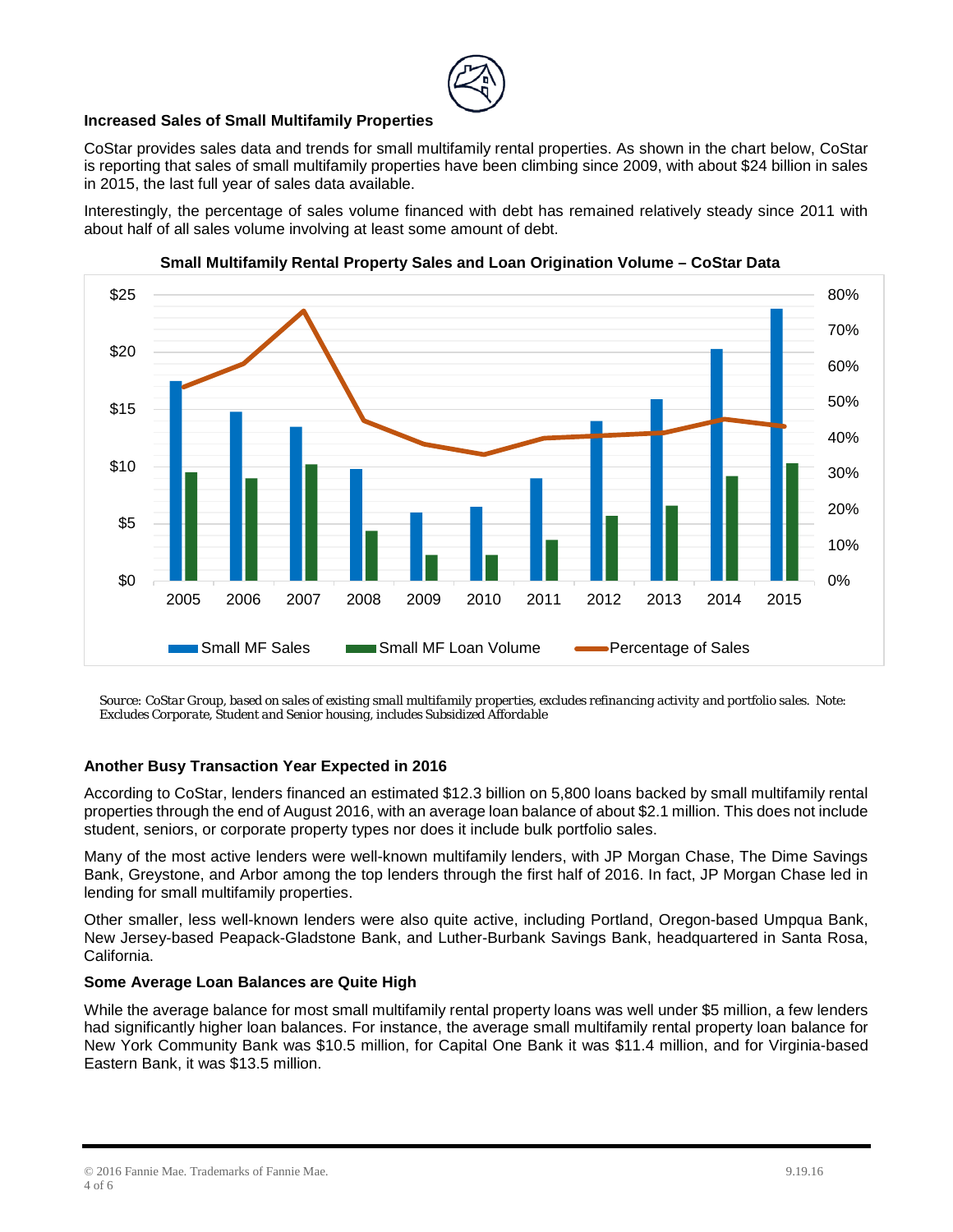

## **Private Lenders and Individuals Also Active**

Surprisingly, private lenders and private individuals (likely high-net worth individuals) have also been active small multifamily rental property lenders. In fact, according to data from CoStar, private individuals were the second most active lending source for this property type, providing nearly \$700 million in liquidity this year through August alone.

Together, the categories of Private Individual and Private Lender accounted for an estimated \$1.3 billion in financing on small multifamily rental properties so far this year, totaling about 1,145 loans with a combined average loan balance of about \$1.1 million.

#### **Seller Financing Plays an Important Role**

Another interesting observation is that seller financing also appears to play an important role. According to data from CoStar, while New York Community Bank was the fourth-largest lender by loan volume financing with an estimated \$313 million on just 30 loans, the Seller Financing category placed fourth by loan count, with property sellers financing an estimated \$311 million on 170 loans, with an average loan balance of just \$1.8 million.

Based on this information, it seems that there is a variety of financing sources available in the financing of small multifamily rental properties, indicating there is sufficient and ongoing liquidity for this property type.

#### **Apartment Properties Growing Larger**

According to data from the Dodge Data & Analytics Construction Pipeline, the number of new multifamily projects being started has been declining since peaking in second quarter 2015, falling to 678 projects during first quarter 2016, as seen in the chart below. However, the average number of units rose, however, to about 117 units per project. This trend of maximizing square footage in multifamily development, rehabilitation, and renovation is not unsurprising, given the high land acquisition and construction costs in most metros.



## **Average Number of Units per Apartment Project Started**

*Source: Dodge Data & Analytics, June 2016*

Unfortunately, it does have implications for the small multifamily segment, which in many places tends to offer more affordable rents when compared to newer properties.